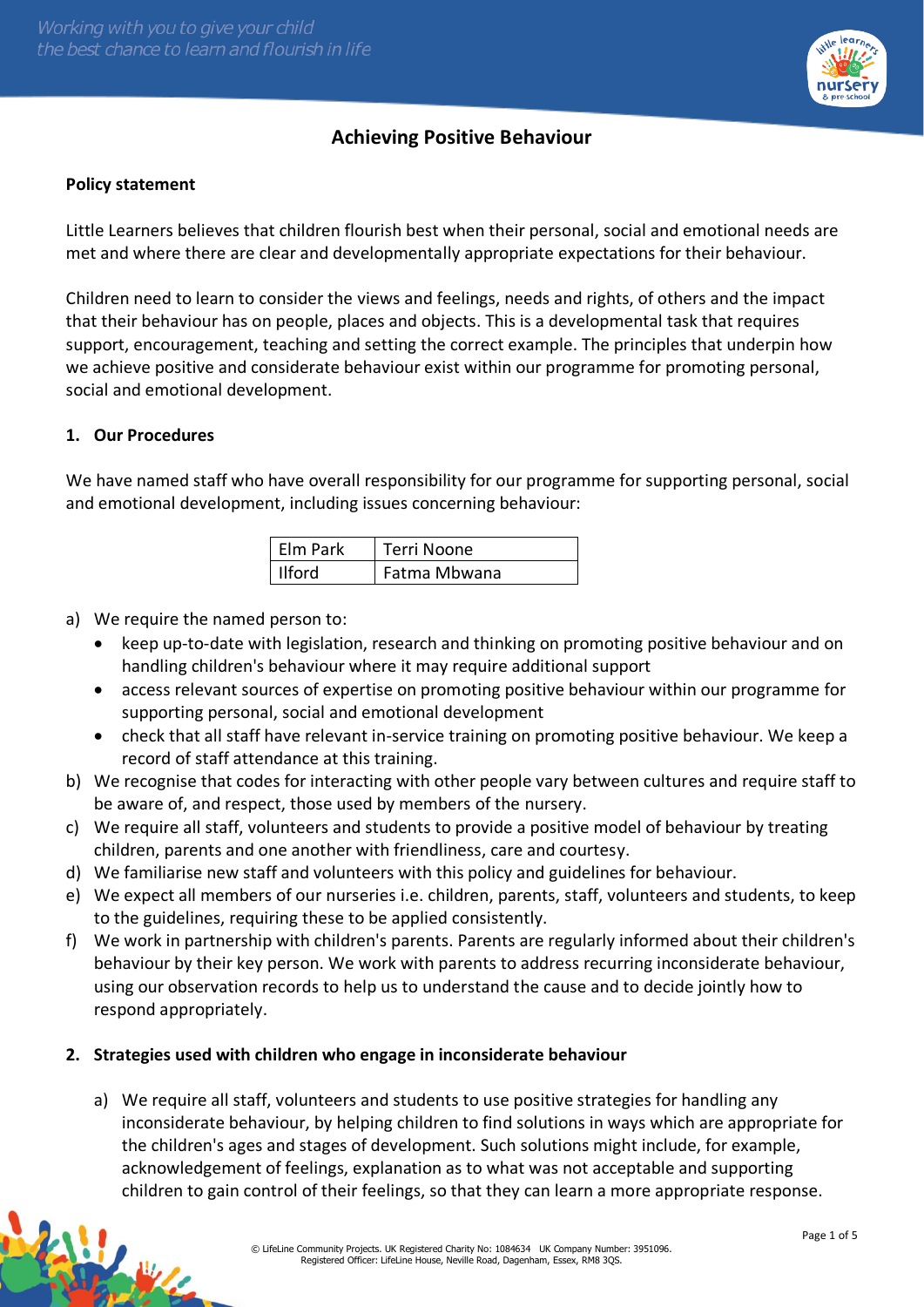

- b) We ensure that there are enough popular toys and resources and sufficient activities available so that children are meaningfully occupied without the need for unnecessary conflict over sharing and waiting for turns.
- c) We acknowledge considerate behaviour such as kindness and willingness to share.
- d) We support each child in developing self-esteem, confidence and feelings of competence.
- e) We support each child in developing a sense of belonging in our group, so that they feel valued and welcome.
- f) We avoid creating situations in which children receive adult attention only in return for inconsiderate behaviour.
- g) When children behave in inconsiderate ways, we help them to understand the outcomes of their actions and support them in learning how to cope more appropriately.
- h) We never use physical or corporal punishment, such as smacking or shaking. Children are never threatened with these.
- i) We do not use techniques intended to single out and humiliate individual children.
- j) We use physical restraint, such as holding, only to prevent physical injury to children or adults and/or serious damage to property (also see separate Physical Intervention policy).
- k) Details of such an event (what happened, what action was taken and by whom, and the names of witnesses) are brought to the attention of the nursery manager and are recorded in the child's personal file.
- l) The child's parent(s) is/are informed on the same day, or as soon as reasonably practicable.
- m) In cases of serious misbehaviour, such as racial or other abuse, we make clear immediately the unacceptability of the behaviour and attitudes, by means of explanations rather than personal blame.
- n) We do not shout or raise our voices in a threatening way to respond to children's inconsiderate behaviour.

### **3. Children under three years**

- a) When children under three years old behave in inconsiderate ways we recognise that the strategies for supporting them will need to be developmentally appropriate and differ from those for older children.
- b) We recognise that babies and very young children are unable to regulate their own emotions, such as fear, anger or distress, and require sensitive adults to help them do this.
- c) Common inconsiderate or hurtful behaviours of young children include tantrums, biting or fighting. Staff are calm and patient, offering comfort to intense emotions, helping children to manage their feelings and talk about them to help resolve issues and promote understanding.
- d) If tantrums, biting or fighting are frequent, we try to find out the underlying cause such as a change or upheaval at home, or a frequent change of carers. Sometimes a child has not settled in well and the behaviour may be the result of 'separation anxiety'.
- e) We focus on ensuring a child's attachment figure in the nursery, their key person, is building a strong relationship to provide security to the child.

### **4. Rough and tumble play and fantasy aggression**

Young children often engage in play that has aggressive themes, such as superhero and weapon play. Some children appear pre-occupied with these themes, but their behaviour is not necessarily a precursor to hurtful behaviour or bullying; although it may be inconsiderate at times and may need addressing using strategies as above.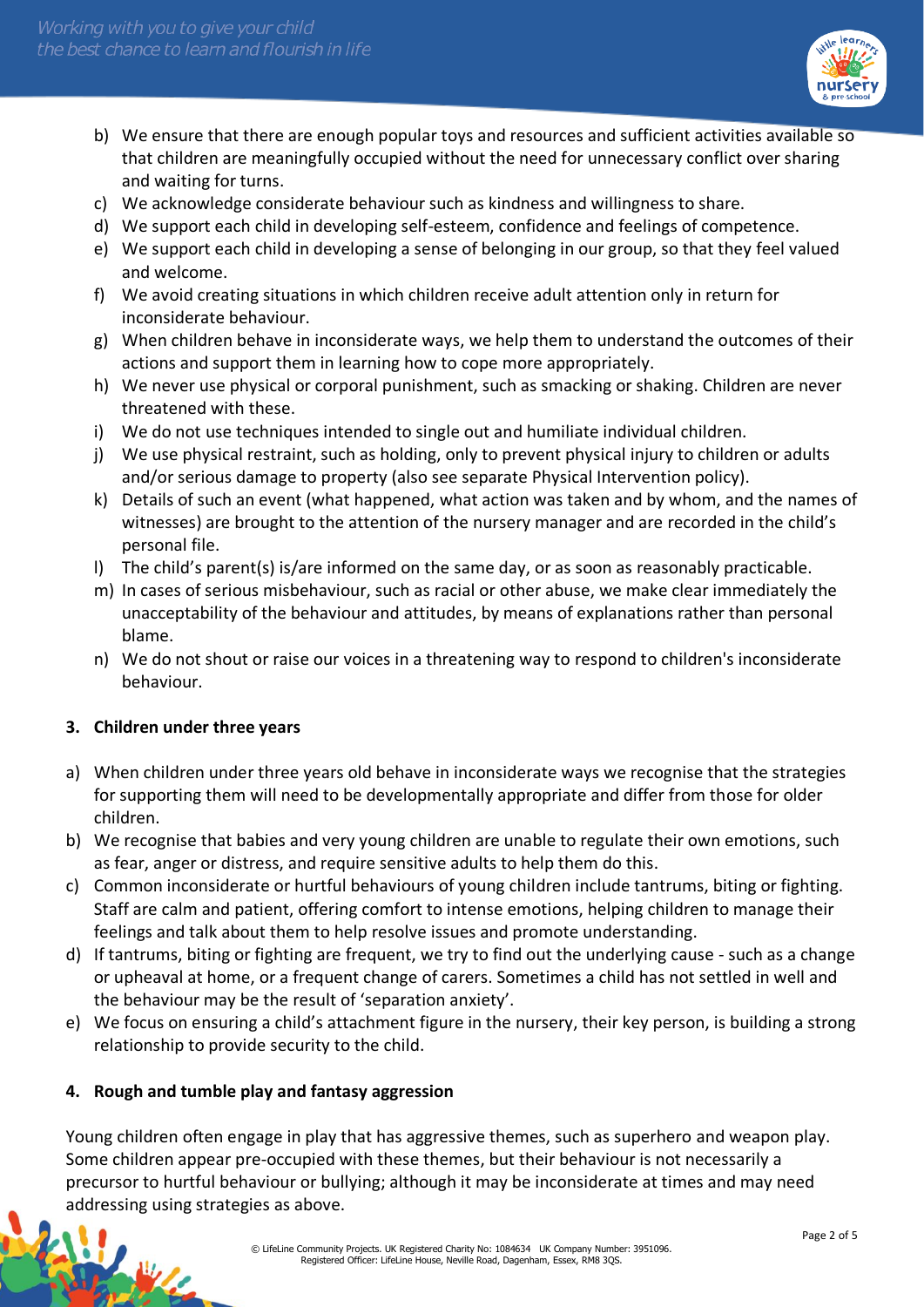

- a) We recognise that teasing and rough and tumble play are normal for young children and acceptable within limits. We regard these kinds of play as pro-social and not as problematic or aggressive.
- b) We develop strategies to contain play that are agreed with the children, and understood by them, with acceptable behavioural boundaries to ensure children are not hurt.
- c) We recognise that fantasy play also contains many violently dramatic strategies e.g. blowing up and shooting, and that themes often refer to 'goodies and baddies' and as such offer opportunities for us to explore concepts of right and wrong.
- d) We are able to tune in to the content of the play, perhaps to suggest alternative strategies for heroes and heroines, making the most of 'teachable moments' to encourage empathy and lateral thinking to explore alternative scenarios and strategies for conflict resolution.

## **5. Hurtful behaviour**

We take hurtful behaviour very seriously. Most children under the age of five will at some stage hurt or say something hurtful to another child, especially if their emotions are high at the time, but it is not helpful to label this behaviour as 'bullying'. For children under five, hurtful behaviour is momentary, spontaneous and often without cognisance of the feelings of the person whom they have hurt.

- a) We recognise that young children behave in hurtful ways towards others because they have not yet developed the means to manage intense feelings that sometimes overwhelm them.
- b) We will help them manage these feelings, as they have neither the biological means nor the cognitive means to do this for themselves.
- c) We understand that self-management of intense emotions, especially of anger, happens when the brain has developed neurological systems to manage the physiological processes that take place when triggers activate responses of anger or fear.
- d) Therefore, we help this process by offering support, calming the child who is angry, as well as the one who has been hurt by the behaviour. By helping the child to return to a normal state, we are helping the brain to develop the physiological response system that will help the child be able to manage his or her own feelings.
- e) We do not engage in punitive responses to a young child's rage as that will have the opposite effect.
- f) Our way of responding to pre-verbal children is to calm them through holding and cuddling. Verbal children will also respond to cuddling to calm them down, but we offer them an explanation and discuss the incident with them to their level of understanding.
- g) We recognise that young children require help in understanding the range of feelings they experience. We help children recognise their feelings by naming them and helping children to express them, making a connection verbally between the event and the feeling. "Adam took your car, didn't he, and you were enjoying playing with it. You didn't like it when he took it, did you? Did it make you feel angry? Is that why you hit him?" Older children will be able to verbalise their feelings better, talking through themselves the feelings that motivated the behaviour.
- h) We help young children learn to empathise with others, understanding that they have feelings too and that their actions impact on others' feelings. "When you hit Adam, it hurt him and he didn't like that and it made him cry."
- i) We defuse a situation wherever possible by ignoring the negative actions and praising the positive.
- j) We help young children develop pro-social behaviour, such as resolving conflict over who has the toy. "I can see you are feeling better now and Adam isn't crying any more. Let's see if we can be friends and find another car, so you can both play with one."
- f) We are aware that the same problem may happen over and over before skills such as sharing and turn-taking develop. In order for both the biological maturation and cognitive development to take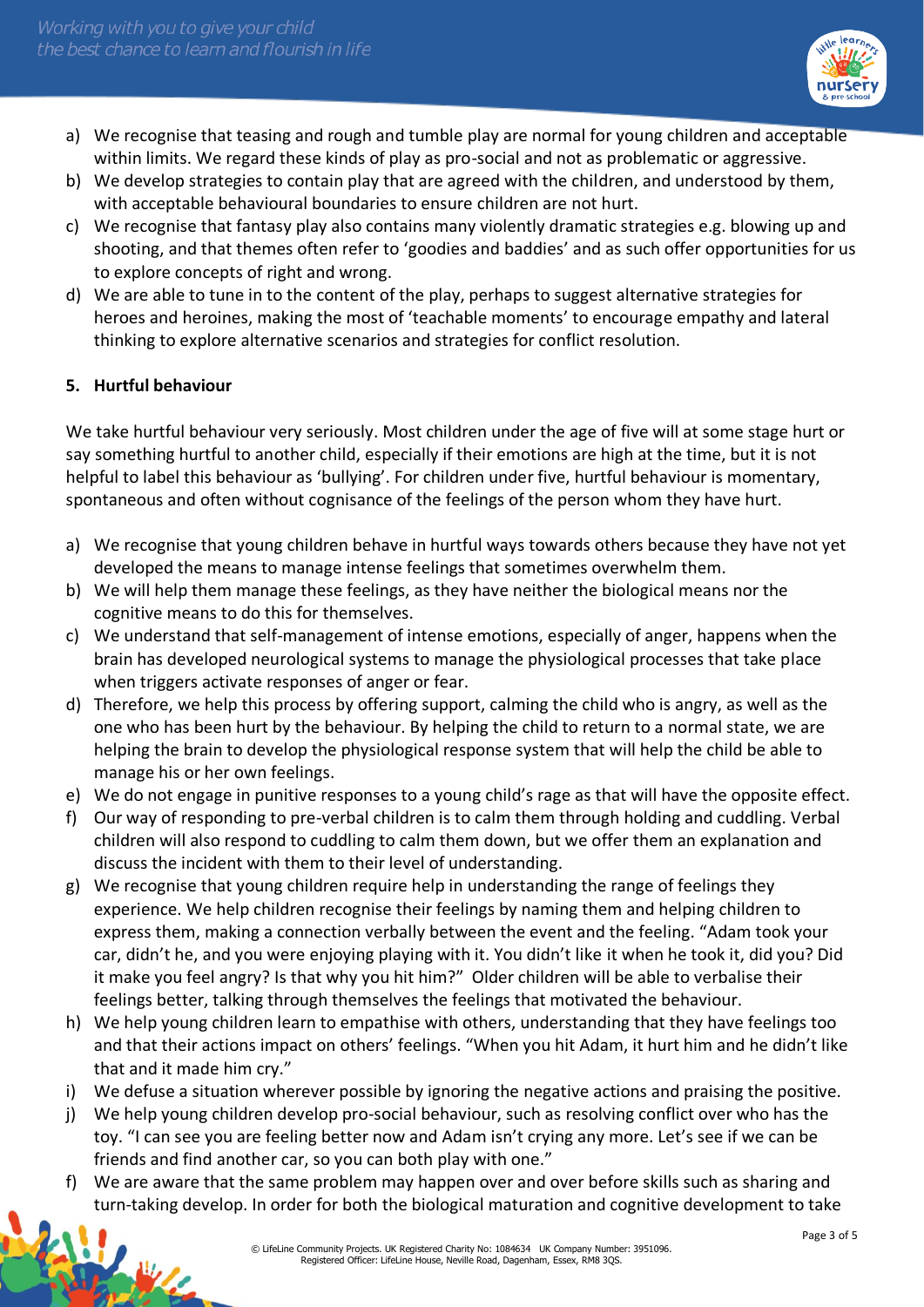

place, children will need repeated experiences with problem solving, supported by patient adults and clear boundaries.

- g) We support social skills through modelling behaviour and through activities, drama and stories. We build self-esteem and confidence in children, recognising their emotional needs through close and committed relationships with them.
- h) We encourage 'kind' hands and 'kind' words.
- i) We help a child to understand the effect that their hurtful behaviour has had on another child; we do not force children to say sorry, but encourage this where it is clear that they are genuinely sorry and wish to show this to the person they have hurt.
- j) When hurtful behaviour becomes problematic, we work with parents to identify the cause and find a solution together. The main reasons for very young children to engage in excessive hurtful behaviour are that:
	- they do not feel securely attached to someone who can interpret and meet their needs; this may be in the home and it may also be in the nursery
	- their parent, or practitioner in the nursery, does not have skills in responding appropriately, and consequently negative patterns are developing where hurtful behaviour is the only response the child has to express feelings of anger
	- the child may have insufficient language, or mastery of English, to express him or herself and may feel frustrated
	- the child is exposed to levels of aggressive behaviour at home and may be at risk emotionally, or may be experiencing child abuse
	- the child has a developmental condition that affects how they behave.
- k) Where this does not work, we use the Special Educational Needs Code of Practice to support the child and family, making the appropriate referrals to a Behaviour Support Team where necessary.

### **6. Biting**

Biting is very common among young children and there are different reason and circumstances for biting. For example:

- a) During teething, biting is a way that young children explore the word. During the teething stage children will often bite as a way of relieving the discomfort caused by sore and tender gums.
- b) Sometimes biting is an expression of frustration during situations a child cannot handle. They get angry because they cannot say what they want, or ask for help.
- c) Many situations can cause stress in young children, for example events such as boredom, starting a new nursery or moving home. Biting is a way to express feelings and relieve tension.
- d) Biting sometimes happens because a child has become excited in their play but lacks self-control developmentally.

It is often painful and frightening for the child who is bitten, and frightening for the child who bites, because of the upset and anger it can cause and the feeling of loss of control. Other children may also be upset or disturbed, or start to imitate.

It is difficult for parents and carers as well. Parents of children who have been bitten may be outraged and angry. Parents of children who have bitten another child may be embarrassed and frustrated.